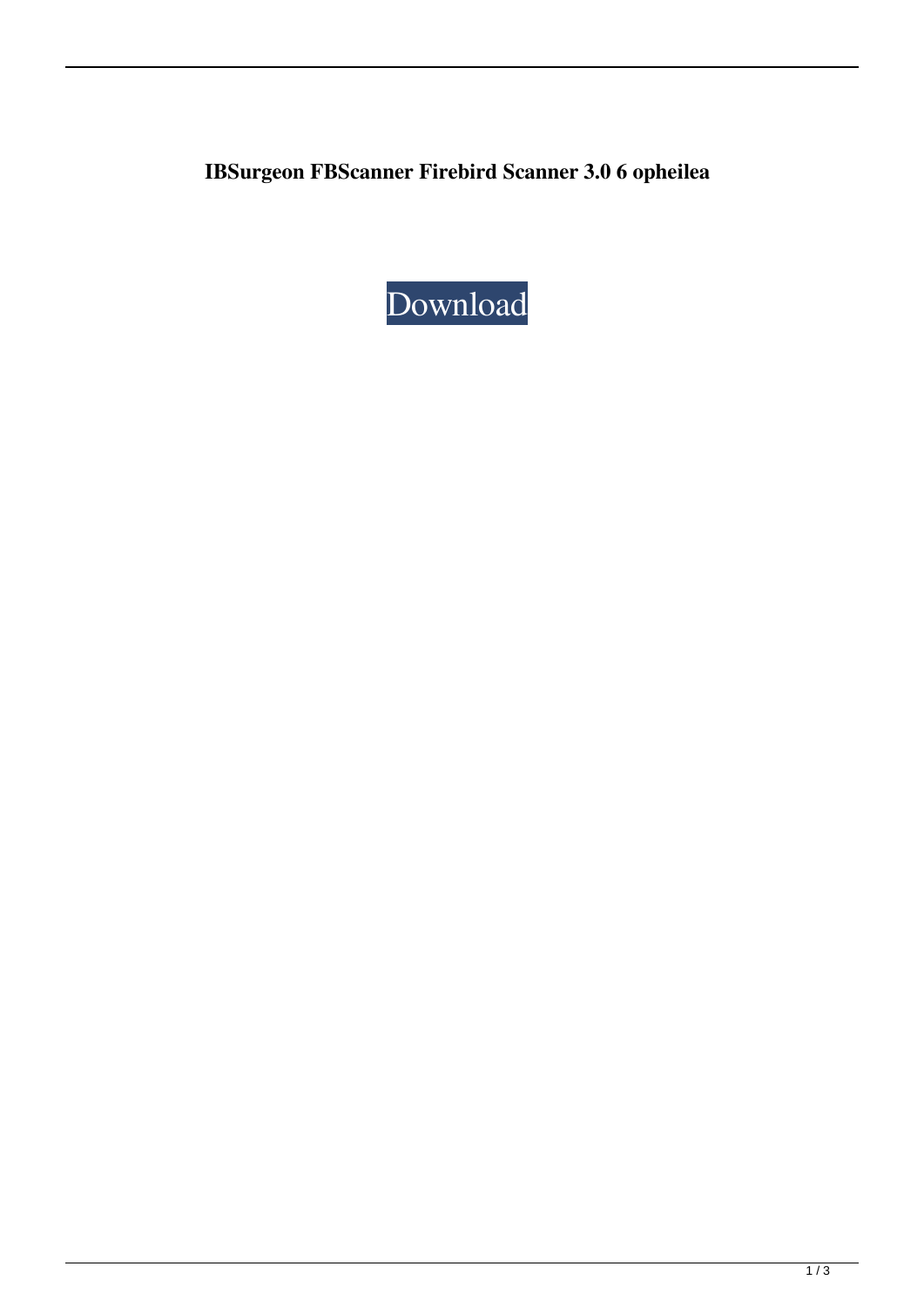NET is a component of FirebirdSQL.NET (fbisqlnet.codeplex.com), an open-source toolkit that allows developers to build native Firebird and InterBase applications in C#. Firebird Toolkit for.NET FirebirdToolkit for.NET (FBtoolkit) provides.NET programmers access to the Power of the Firebird Database. This is done through the use of the Firebird.NET Provider. FBtoolkit is a set of C# classes and Visual Studio templates that allows.NET developers to make use of the Power of the Firebird database. Fbt.ms A.J. Welsh's Firebird Tools and Services is a Firebird database provider for Microsoft.NET and Mono that can be used to create projects on the.NET Framework in Visual Studio 2010. FirebirdSync.NET FirebirdSync.NET is a free and open-source Firebird SQL database synchronization software tool for Windows which synchronizes Firebird databases with.NET data access and SQL Server. It can synchronize Firebird databases to.NET data access providers (DB, ADO.NET, and ADO.NET Entity Framework), as well as SQL Server. See also Comparison of relational database management systems List of relational database management systems Comparison of object-relational database managers References External links Category:Object-relational mapping Category:Cross-platform free software Category:FirebirdQ: How to pass dynamic vue variable to all sibling v-for's? i have a vue problem. I need to pass a variable from this v-for to the next. {{movie.maintitlevalue}}